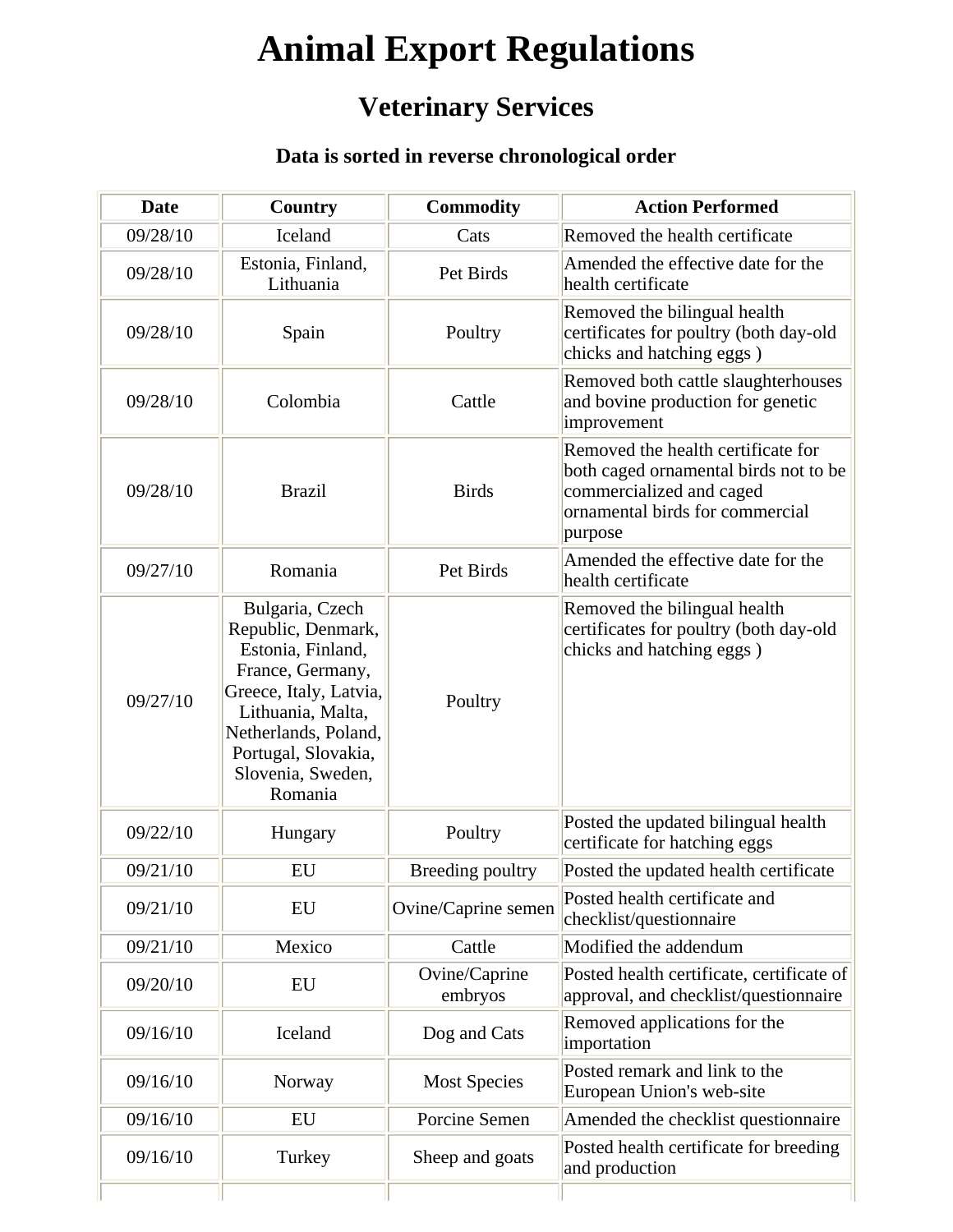| 09/14/10 | Mexico             | Poultry                                 | Removed the import suspension from<br>the States of Kentucky and Tennessee                                                                   |
|----------|--------------------|-----------------------------------------|----------------------------------------------------------------------------------------------------------------------------------------------|
| 09/14/10 | <b>EU</b>          | Equine semen and<br>embryos             | Posted the updated health certificate,<br>checklist/<br>questionnaire, and certificate of<br>approval                                        |
| 09/09/10 | EU                 | Porcine Semen                           | Posted updated version for collection<br>center checklist/questionnaire                                                                      |
| 09/08/10 | Mexico             | <b>Aquatic Animals</b>                  | Removed protocols for bass fish,<br>ornamental fish, and NOM-010-<br><b>PESC-1993</b>                                                        |
| 09/07/10 | Bermuda            | Dogs $&$ cats                           | Posted a new protocol with new<br>requirements                                                                                               |
| 08/27/10 | Mexico             | <b>Aquatic Animals</b>                  | Revised health certificate                                                                                                                   |
| 08/30/10 | Taiwan             | All live animals,<br>semen, and embryos | Posted clarification regarding testing<br>dates.                                                                                             |
| 08/26/10 | India              | Poultry/Swine                           | Modified the informative notes                                                                                                               |
| 08/19/10 | <b>Brazil</b>      | Day-old chicks and<br>hatching eggs     | Removed the addendums                                                                                                                        |
| 08/18/10 | Argentina          | <b>Equine Semen</b>                     | Posted health certificate                                                                                                                    |
| 08/11/10 | Chile              | All Commodity                           | Posted Chile requires for health<br>certificates and its annexes                                                                             |
| 08/10/10 | Peru               | Hatching eggs / day-<br>old chick       | Modified by making suitable<br>statements $1, 2, 6$ , and $8$ to choose for<br>selective answer                                              |
| 08/09/10 | Chile              | Horses                                  | Updated the certification of<br>vaccination dates and testing for viral<br>arteritis                                                         |
| 08/03/10 | French Polynesia   | Poultry/birds                           | Posted Hatching eggs/day-old poultry                                                                                                         |
| 07/29/10 | Mexico             | <b>Aquatic Animals</b>                  | Amended dates                                                                                                                                |
| 07/27/10 | El Salvador        | Cattle                                  | Posted a new breeding cattle protocol<br>that will reopen the cattle market with<br>El Salvador that has been closed since<br>December 2003. |
| 07/26/10 | Chile              | Aquaculture                             | Posted note for new requirements and<br>removed the model health certificate<br>for fish eggs because it is in the<br>process of updating    |
| 07/26/10 | Korea              | Equine semen                            | Posted health certificate                                                                                                                    |
| 07/22/10 | <b>Belize</b>      | Horses                                  | Modified by adding CEM to<br>certification $#4$ ; and in the testing<br>requirements added the test for CEM                                  |
| 07/21/10 | Dominican Republic | Bovine embryos                          | Modified certification #5 and the<br>tuberculosis testing                                                                                    |
| 07/20/10 | Mexico             | Breeding cattle                         | Added a column for the date of<br>reading of the tuberculosis test in the<br>health certificate                                              |
| 07/20/10 | Peru               | Bovine semen                            | Posted new health certificate                                                                                                                |
|          |                    |                                         |                                                                                                                                              |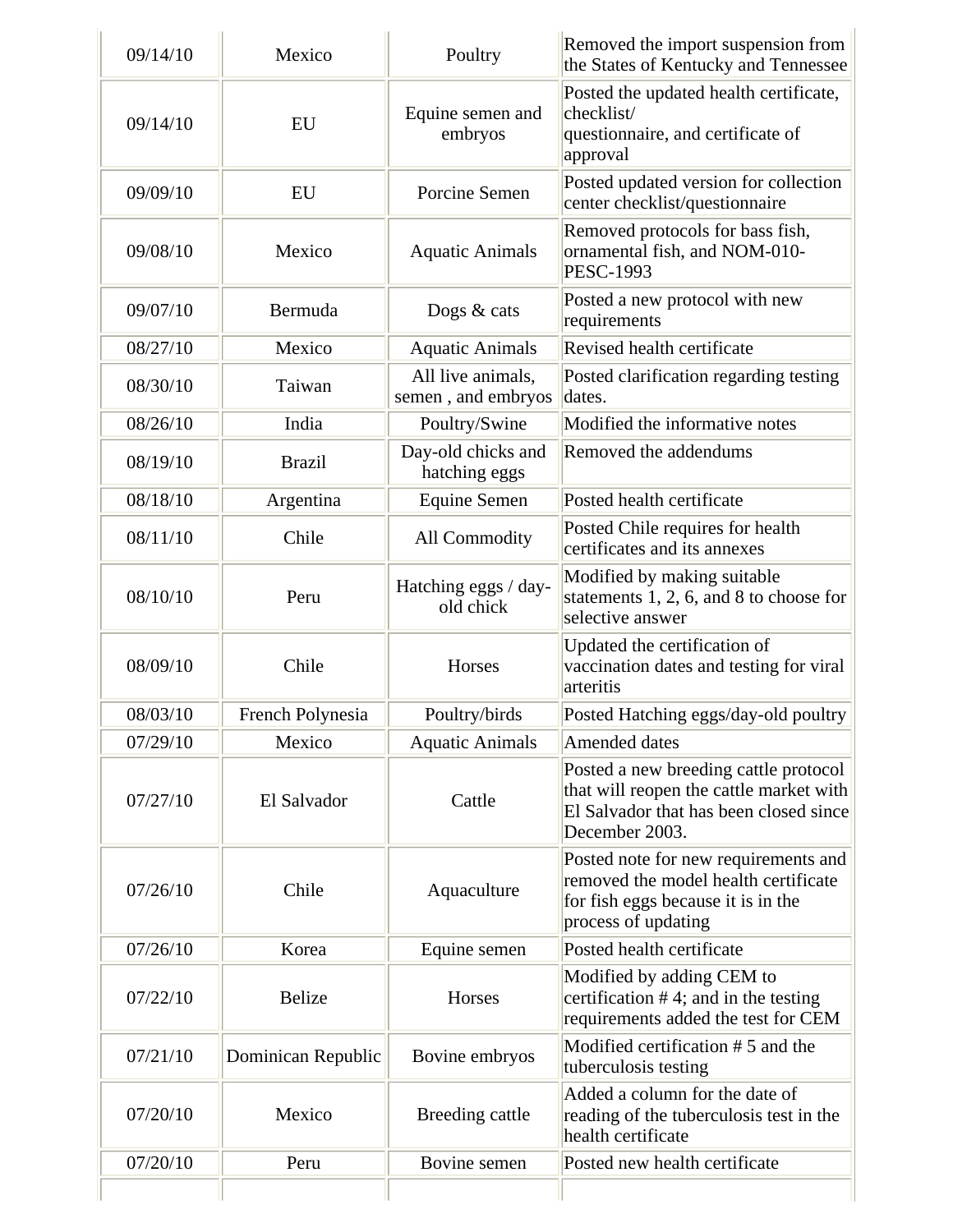| 07/19/10 | Dominican Republic | Bovine embryos                 | Posted new protocol will re-open the<br>market with the DR that was closed<br>since May 2008                                    |
|----------|--------------------|--------------------------------|---------------------------------------------------------------------------------------------------------------------------------|
| 07/15/10 | Dominican Republic | Bovine semen                   | Lifted the ban on exported bovine<br>semen because of Malignant<br>Catarrhal Fever has been negotiated<br>for the new protocol. |
| 07/4/10  | Venezuela          | Horses                         | Removed the restrictions on entry of<br>horses from US.                                                                         |
| 07/13/10 | Canada             | Rabbits                        | Removed the restrictions on entry of<br>all rabbits (including pet rabbits)<br>from the State of Minnesota                      |
| 07/12/10 | Dominican Republic | Bovine semen                   | Modified protocol, a certification for<br>malignant catarrhal fever was added                                                   |
| 07/01/10 | EU                 | Porcine semen                  | Removed older version of health<br>certificate (no longer applicable).                                                          |
| 06/30/10 | Germany            | Zoo deer                       | Posted health certificate                                                                                                       |
| 06/18/10 | Kuwait             | Cattle                         | Removed protocol                                                                                                                |
| 06/16/10 | Mexico             | Dogs and cats                  | Posted protocol                                                                                                                 |
| 06/16/10 | Canada             | Equine semen                   | Amended to fellable health<br>certificate.                                                                                      |
| 06/16/10 | EU                 | Aquaculture                    | Posted New commission regulations<br>available                                                                                  |
| 06/14/10 | Kuwait             | Horses                         | Posted note for equine viral arteritis<br>testing                                                                               |
| 06/03/10 | Korea              | Bovine semen                   | Amended health certificate (addition<br>of missing statement)                                                                   |
| 06/03/10 | Japan              | Dogs and cats                  | Posted additional information                                                                                                   |
| 06/03/10 | Jamaica            | Poultry                        | Removed the import suspension from<br>the States of California, Nevada, and<br>Arizona.                                         |
| 06/02/10 | <b>Brazil</b>      | Fish                           | Posted: Ornamental Fish - Model<br>Health Cert Ornamental Fish - Import<br>Instructions                                         |
| 06/02/10 | Indonesia          | Camelidae                      | Posted protocol                                                                                                                 |
| 06/02/10 | Indonesia          | Bovidae                        | Posted note                                                                                                                     |
| 06/02/10 | EU                 | Poultry                        | Modified certificates limitation for:<br>Breeding, non-rate and for Hatching<br>eggs, non-rate.                                 |
| 05/28/10 | Canada             | Horses and Slaughter<br>horses | Amended health requirement for the<br><b>State of Arizona</b>                                                                   |
| 05/28/10 | EU                 | Horses                         | Posted note for vesicular stomatitis<br>virus test                                                                              |
| 05/27/10 | Colombia           | Horse                          | Corrected the testing for<br>piroplasmosis.                                                                                     |
| 05/21/10 | Japan              | <b>Birds</b>                   | Removed the import suspension on<br>day-old poultry from the State of<br>Pennsylvania                                           |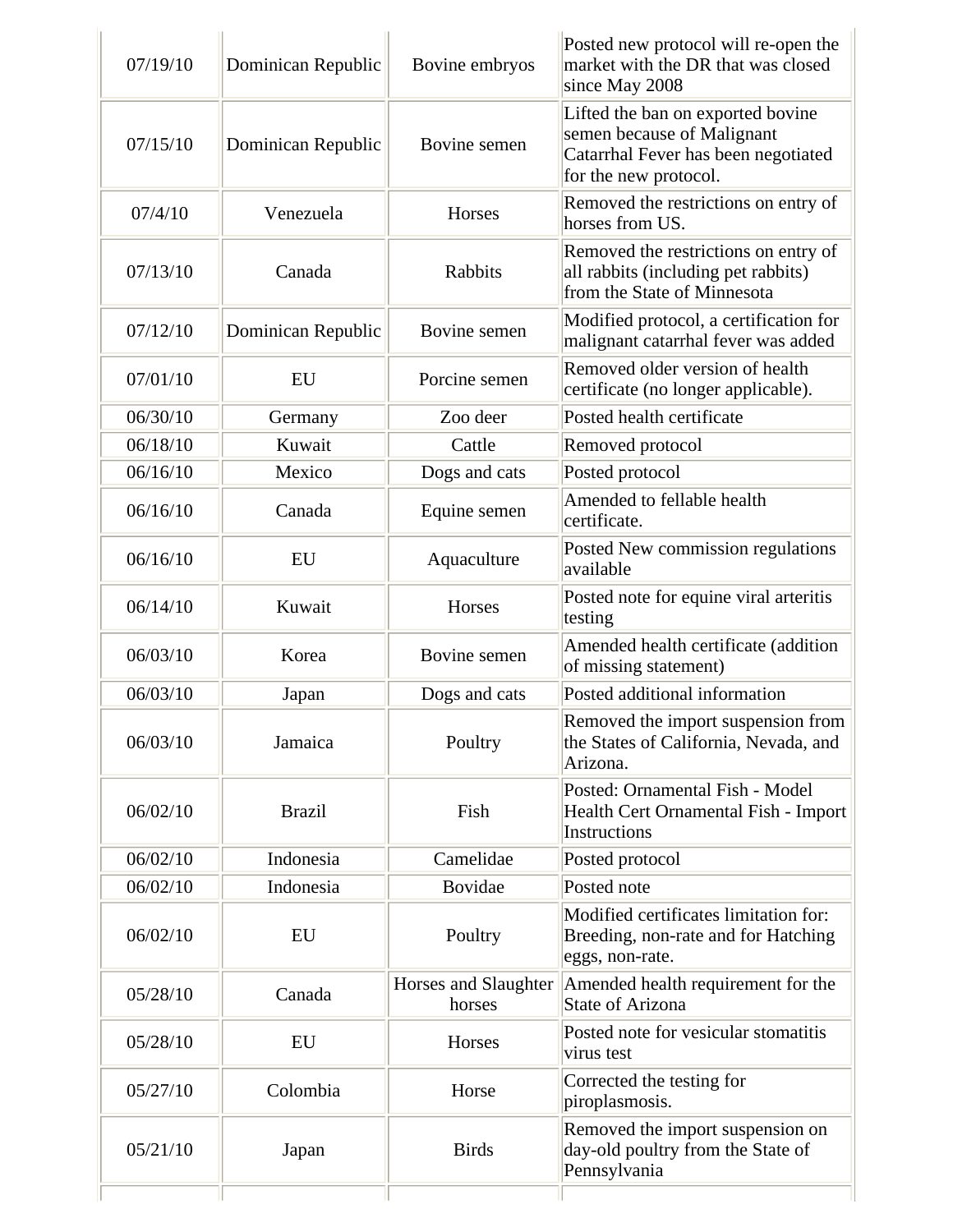| 05/20/10 | EU                  | <b>Hatching Eggs</b>                                             | Certificate updated to reflect<br>correction in point II.1.6(b), third<br>indent          |
|----------|---------------------|------------------------------------------------------------------|-------------------------------------------------------------------------------------------|
| 05/20/10 | <b>Israel</b>       | Dogs and cats                                                    | Removed requirements that expired<br>on May 1, 2010                                       |
| 05/20/10 | <b>Israel</b>       | Day-old chicks and<br>hatching eggs                              | Posted health certificate - reopened<br>trade.                                            |
| 05/19/10 | Peru                | Hatch eggs, day-old-<br>chicks                                   | Modified the health certification<br>statements.                                          |
| 05/19/10 | Mexico              | Ports of Entry                                                   | Updated ports of entry list                                                               |
| 05/12/10 | Hong Kong           | Horses                                                           | Posted health certificate for<br>permanent importation.                                   |
| 05/12/10 | India               | Domestic and wild<br>birds, poultry, poultry<br>semen, and swine | Posted prohibit information                                                               |
| 05/05/10 | Canada              | Honeybee Queens                                                  | Modified the health certification<br>statements                                           |
| 04/29/10 | Costa Rica          | Poultry                                                          | Posted protocol for day-old chicks,<br>poults, and hatching eggs                          |
| 04/29/10 | Mexico              | <b>Rabbits</b>                                                   | Posted ban - Mexico refuse entry of<br>all rabbits from the State of<br>Minnesota         |
| 04/26/10 | Canada              | Rabbits                                                          | Posted ban - Canada refuse entry of<br>all rabbits from the State of<br>Minnesota         |
| 04/23/10 | Costa Rica          | <b>Birds</b>                                                     | Posted protocol for pet birds                                                             |
| 04/21/10 | EU                  | Poultry                                                          | Amended health certificate for<br>breeding, non-ratite                                    |
| 04/21/10 | Mexico              | Horses                                                           | Updated the affidavit for the<br>international health certificate for<br>slaughter horses |
| 04/12/10 | Mexico              | <b>Adult Gallinaceous</b><br><b>Birds</b>                        | Posted protocol and health certificate<br>to reopen the market                            |
| 04/12/10 | Hong Kong           | Poultry                                                          | Removed the ban for importation<br>from Meeker County, Minnesota                          |
| 04/09/10 | EU                  | Hatching Eggs, non-<br>ratite                                    | Amended certificate in Regulation<br>(EU) No. 215/2010                                    |
| 04/08/10 | Indonesia           | Swine                                                            | Removed the ban for importation<br>from U.S.                                              |
| 04/08/10 | Indonesia           | Bovine - breeding and<br>Cattle - Slaughter                      | Removed protocols                                                                         |
| 04/07/10 | Canada              | Bovine embryos                                                   | Modified health certificate - removed<br>testing requirements for donors                  |
| 04/07/10 | Japan               | <b>Birds</b>                                                     | Removed the ban for importation<br>from the State of Minnesota                            |
| 04/07/10 | Indonesia           | Equine                                                           | Removed protocol                                                                          |
| 04/06/10 | Trinidad and Tobago | Goats                                                            | Posted protocol                                                                           |
| 03/31/10 | Philippines         | Cattle                                                           | Posted amended protocol and health                                                        |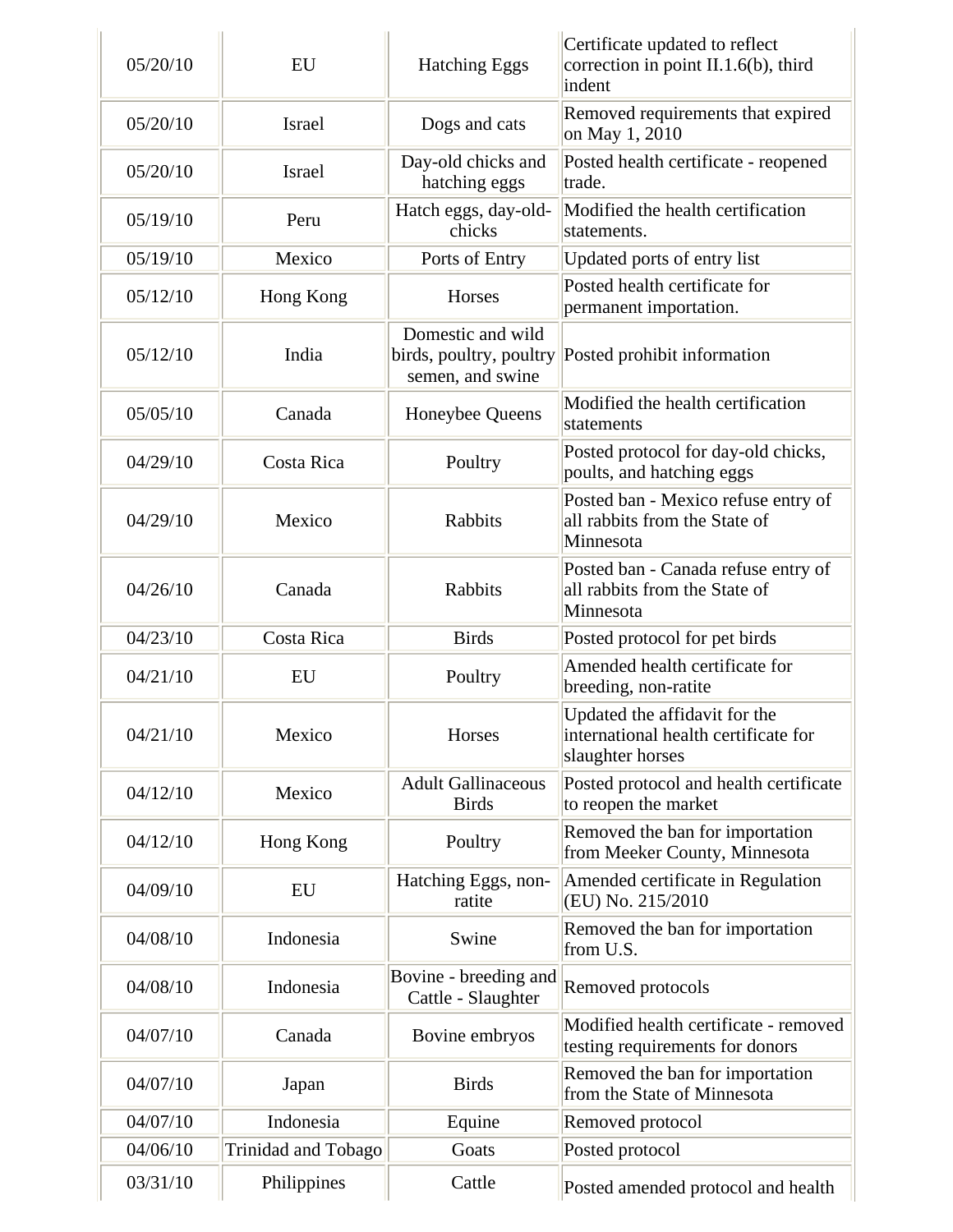|          |                  |                                          | certificate                                                                                                                                                        |
|----------|------------------|------------------------------------------|--------------------------------------------------------------------------------------------------------------------------------------------------------------------|
| 03/31/10 | EU               | Day-old-chick                            | Amended health certificate                                                                                                                                         |
| 03/30/10 | Mexico           | Aquatic                                  | Posted NOM-010-PESC-1993 -<br>Appendix B                                                                                                                           |
| 03/29/10 | Mexico           | Aquatic                                  | Posted live aquatic species for<br>ornamental or aquaculture purposes                                                                                              |
| 03/29/10 | Nicaragua        | Horses                                   | Removed protocols                                                                                                                                                  |
| 03/29/10 | El Salvador      | Horses                                   | Updated the protocol regarding<br>certifications for CEM and testing for<br><b>CEM</b>                                                                             |
| 03/25/10 | French Polynesia | Poultry/<br><b>Birds</b>                 | Posted protocol for hatching<br>eggs/Day-old                                                                                                                       |
| 03/24/10 | Argentina        | Bovine semen                             | Updated the protocol and health<br>certificate                                                                                                                     |
| 03/24/10 | Thailand         | Horses, Sheep and<br>Goats, and Swine    | Removed protocols                                                                                                                                                  |
| 03/23/10 | Spain            | Fish                                     | <b>Updated protocols</b>                                                                                                                                           |
| 03/23/10 | Spain            | Annelids                                 | Posted protocol                                                                                                                                                    |
| 03/22/10 | Armenia          | <b>Bovine Semen</b>                      | Posted contact information                                                                                                                                         |
| 03/22/10 | Russia           | Swine                                    | Removed the ban for importation<br>from the States of Arizona,<br>California, Illinois, Massachusetts,<br>Michigan, New York, Texas,<br>Washington, and Wisconsin. |
| 03/22/10 | Turkey           | Poultry                                  | Removed the ban for importation<br>from the States of Kentucky and<br><b>Arkansas</b>                                                                              |
| 03/22/10 | <b>Belize</b>    | <b>Swine Semen</b>                       | Posted protocol                                                                                                                                                    |
| 03/17/10 | <b>Belize</b>    | <b>Cattle and Horses</b>                 | Posted protocols                                                                                                                                                   |
| 03/17/10 | Korea            | Sheep and goats $\&$<br>Dear             | Removed protocols                                                                                                                                                  |
| 03/16/10 | Singapore        | Dogs and cats Pet<br>birds Small mammals | <b>Updated protocol</b>                                                                                                                                            |
| 03/15/10 | South Africa     | Horses                                   | Removed the protocol and health<br>certificate                                                                                                                     |
| 03/15/10 | El Salvador      | Horses                                   | Modified the protocol for CEM<br>requirements                                                                                                                      |
| 03/11/10 | <b>Brazil</b>    | Poultry                                  | Removed the ban for importation<br>from the State of Minnesota                                                                                                     |
| 03/11/10 | Canada           | Horses                                   | Modified the protocol for CEM<br>requirements                                                                                                                      |
| 03/09/10 | Curacao          | Goats                                    | Posted protocol                                                                                                                                                    |
| 03/08/10 | Canada           | Honeybee queens                          | Posted health certificate to export<br>from the state of Hawaii                                                                                                    |
| 03/08/10 | Israel           | Dogs, cats, and ferrets                  | Posted an effective date for the health<br>certificates                                                                                                            |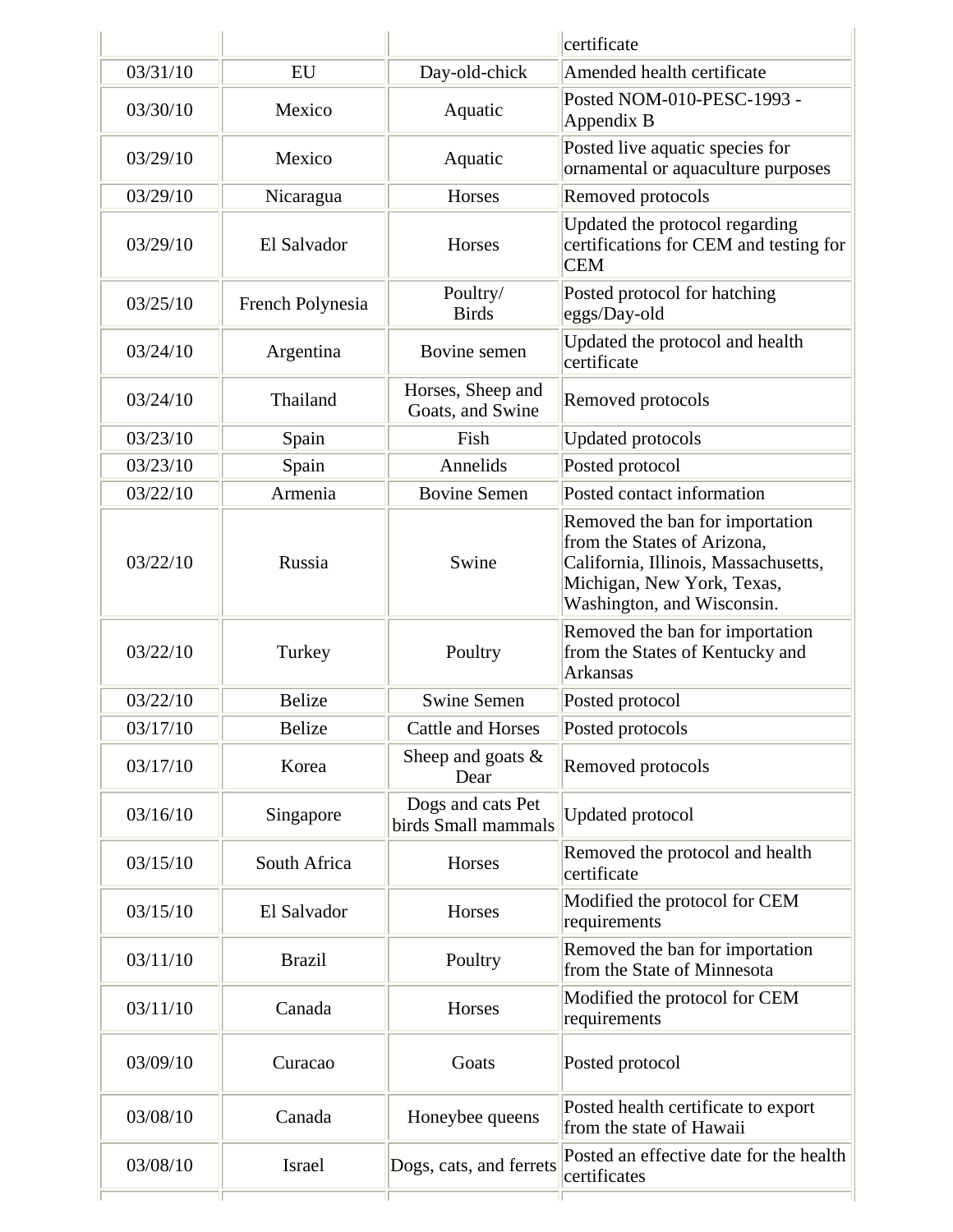| 03/08/10 | China               | Bovine embryo and<br>semen                                                                          | Posted a list of approved collection<br>and production facilities           |
|----------|---------------------|-----------------------------------------------------------------------------------------------------|-----------------------------------------------------------------------------|
| 03/08/10 | China               | Swine                                                                                               | Removed the ban for importation<br>from US on live swine and swine<br>semen |
| 03/05/10 | <b>Israel</b>       | Dogs/cats/<br>ferrets                                                                               | Posted health certificate                                                   |
| 03/05/10 | Philippines         | Bovine embryo                                                                                       | Removed the protocol                                                        |
| 03/3/10  | Norway              | Horses                                                                                              | Removed health certificates and<br>protocols                                |
| 03/03/10 | EU                  | Bovine semen and<br>embryos                                                                         | Posted council directive consolidated                                       |
| 03/02/10 | Sweden              | Dogs, cats, and ferrets                                                                             | Posted health certificate for<br>commercial animals                         |
| 02/24/10 | <b>Brazil</b>       | Poultry                                                                                             | Posted informative notes of H7N9 in<br>the state of Minnesota               |
| 02/22/10 | Peru                | Bovine semen                                                                                        | Modified the testing requirements for<br>bluetongue, leukosis. IBR and BVD  |
| 02/18/10 | EU                  | Horses                                                                                              | Posted additional information on<br>vesicular stomatitis virus testing      |
| 02/18/10 | Russia              | Sheep and goats                                                                                     | Posted health certificate                                                   |
| 02/16/10 | Canada              | Cattle                                                                                              | Posted additional information on<br>anaplasmosis testing                    |
| 02/16/10 | Canada              | Cervidae                                                                                            | Modified protocol                                                           |
| 02/12/10 | Canada              | Horses                                                                                              | Modified protocol                                                           |
| 02/04/10 | Canada              | Swine                                                                                               | Posted protocol                                                             |
| 02/04/10 | Canada              | Wild ruminants                                                                                      | Posted protocol                                                             |
| 02/03/10 | Canada              | Equine - slaughter                                                                                  | Posted new requirements                                                     |
| 02/03/10 | <b>EU</b> Countries | <b>Birds</b>                                                                                        | Modified the effective date for the<br>health certificate                   |
| 02/02/10 | <b>EU</b>           | Bovine, equine,<br>ovine/<br>caprine, swine                                                         | Posted additional information                                               |
| 02/02/10 | Sweden              | Dogs & cats, canine<br>semen, pet birds,<br>rabbits, pet rodents,<br>and reptiles and<br>amphibians | Posted additional information about<br>importing to Sweden                  |
| 02/02/10 | Japan               | <b>Giraffes</b>                                                                                     | Posted protocol                                                             |
| 01/29/10 | EU                  | Bovine embryo                                                                                       | Posted new EU web link                                                      |
| 01/25/10 | China               | Poultry                                                                                             | Posted ban from the States of<br>Pennsylvania and Texas                     |
| 01/22/10 | Japan               | <b>Birds</b>                                                                                        | Removed the ban statement for the<br><b>State of Texas</b>                  |
| 01/20/10 | Jamaica             | Cattle                                                                                              | Removed protocol                                                            |
| 01/14/10 | EU                  | Porcine semen                                                                                       | Posted health certificate                                                   |
| 01/12/10 | Canada              | Horses                                                                                              | Modified protocol                                                           |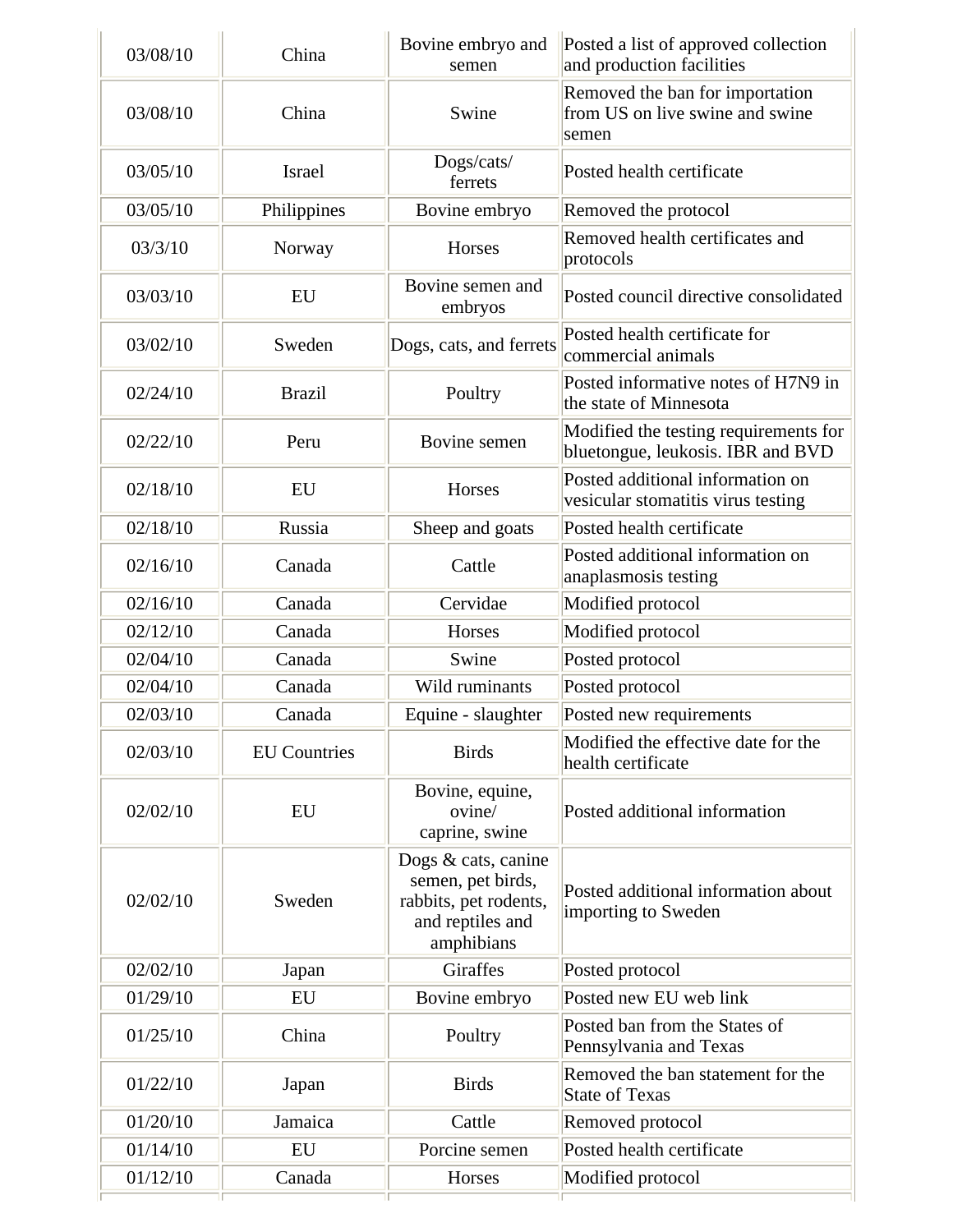| 12/29/09 | Norway         | Dogs, cats, and ferrets | Removed the protocol Modified the<br>health certificate                         |
|----------|----------------|-------------------------|---------------------------------------------------------------------------------|
| 12/29/09 | Japan          | <b>Birds</b>            | Removed the ban for importation<br>from the States of Tennessee and<br>New York |
| 12/23/09 | Mexico         | Horses                  | Posted a protocol for Mexican origin<br>sport horses returning to Mexico        |
| 12/23/09 | EU             | <b>Birds</b>            | Updated the effective date for the<br>health certificate                        |
| 12/22/09 | Japan          | <b>Birds</b>            | Posted banned from the State of<br>Pennsylvania                                 |
| 12/18/09 | Mexico         | Breeding swine          | Posted protocol and health certificate                                          |
| 12/15/09 | Mexico         | Horses (slaughter)      | Updated the health certificate and<br>affidavit                                 |
| 12/09/09 | Serbia         | Bovine semen            | Posted health certificate                                                       |
| 12/08/09 | India          | Bovine embryos          | Removed the protocol                                                            |
| 12/04/09 | <b>Brazil</b>  | Pets                    | Posted clarifications for health<br>certificate                                 |
| 11/13/09 | Philippines    | <b>Birds</b>            | Removed the ban for importation<br>from the State of Kentucky                   |
| 11/9/09  | Taiwan         | Poultry                 | Posted health certificate for day-old<br>chicks and hatching eggs               |
| 11/6/09  | <b>Brazil</b>  | Sheep and goats         | Removed protocol and health<br>certificate are in the process of<br>updating    |
| 11/5/09  | Philippines    | Bovine semen            | Posted health certificate                                                       |
| 11/4/09  | Turkey         | Breeding bulls          | Posted health certificate                                                       |
| 11/4/09  | Japan          | Camelids                | <b>Updated protocol</b>                                                         |
| 11/4/09  | Chile          | Poultry                 | Updated protocol and health<br>certificate                                      |
| 11/2/09  | Turkey         | Poultry                 | Protocol for day-old-chicks, non-<br>ratite and hatching eggs, non-ratite       |
| 11/2/09  | Peru           | Poultry                 | Posted notes for import permit                                                  |
| 10/29/09 | China          | Poultry                 | Posted updated duck viral hepatitis<br>requirement                              |
| 10/29/09 | Philippines    | Sheep $&$ goats         | Modified protocol                                                               |
| 10/29/09 | Peru           | Poultry                 | Removed the ban for importation<br>from the US                                  |
| 10/23/09 | European Union | Equine semen            | Posted checklist/<br>questionnaire and certificate of<br>approval               |
| 10/23/09 | European Union | Porcine semen           | Posted checklist/<br>questionnaire and certificate for<br>approval              |
| 10/23/09 | Korea          | Swine                   | Posted notes for influenza A (H1N1)                                             |